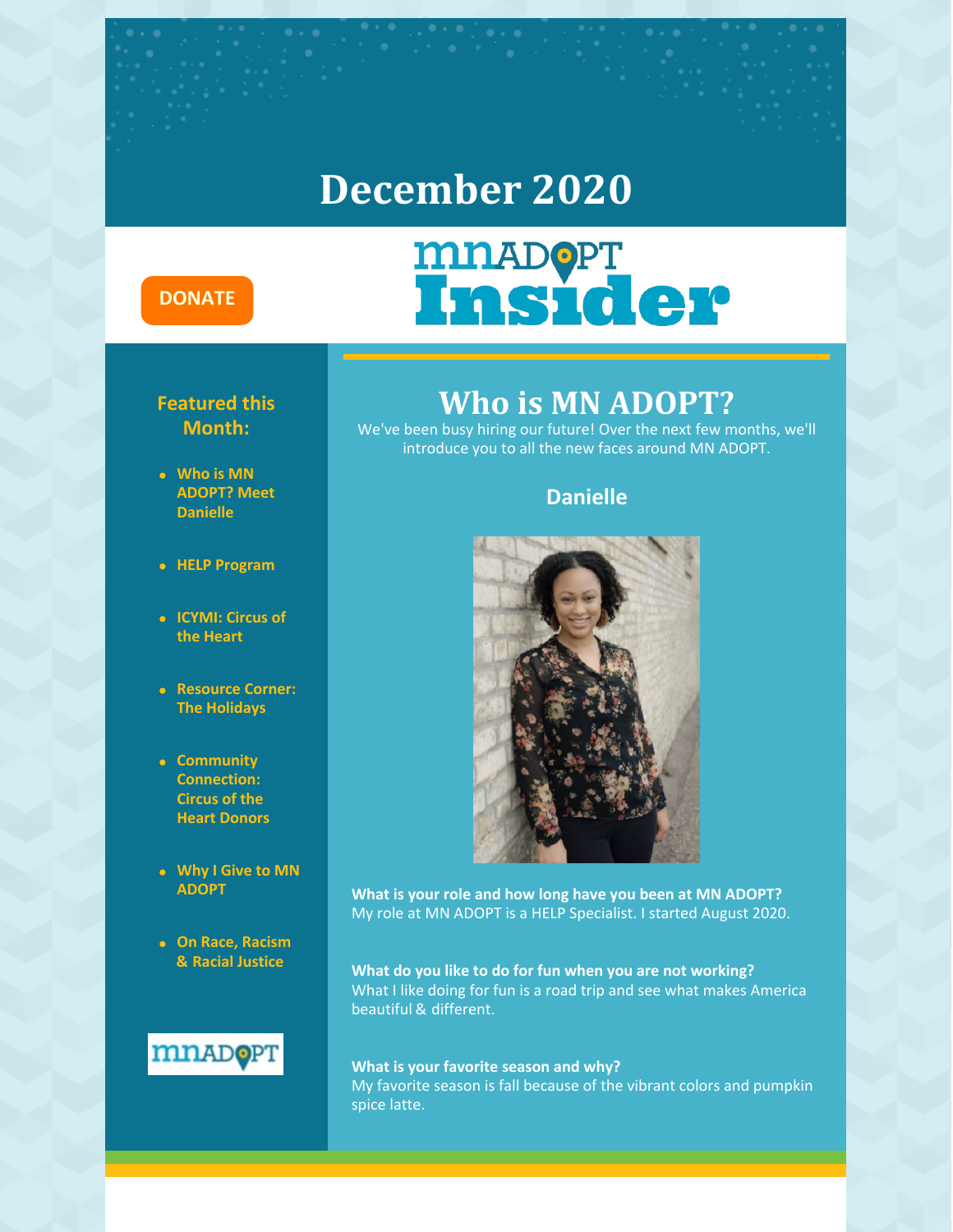## **Program Highlight**



#### **A team of HELP Specialists**

operate a free and confidential statewide warmline that provides phone and email based support to adoptive, foster and kinship families.

- Our HELP [Specialists](https://www.mnadopt.org/help-program-staff/) are seasoned professionals with advanced training in adoption issues, varied professional experiences and are well-versed in the unique considerations and challenges of adoption, foster and kinship families.
- Staff are available by phone and email during regular business hours to provide a listening ear and individualized assistance and connection to needed supports and resources.
- The HELP Program also vets therapists across the state for competency with adoption, trauma, and attachment issues and helps family access their consultation and ongoing therapeutic services when needed.
- Financial assistance may be explored to access eligible therapeutic services with vetted therapists, MN ADOPT educational opportunities and other family supports.
- Examples of why individuals and families contact the HELP Program [https://www.mnadopt.org/wp-content/uploads/2018/06/Why-People-](https://www.mnadopt.org/wp-content/uploads/2018/06/Why-People-Contact-the-HELP-Program.pdf)Contact-the-HELP-Program.pdf
- We look forward to hearing from you! Contact us at 612-746-5137 or email at [HELP-program@mnadopt.org](mailto:HELP-program@mnadopt.org)

## **Circus of the Heart, 2020**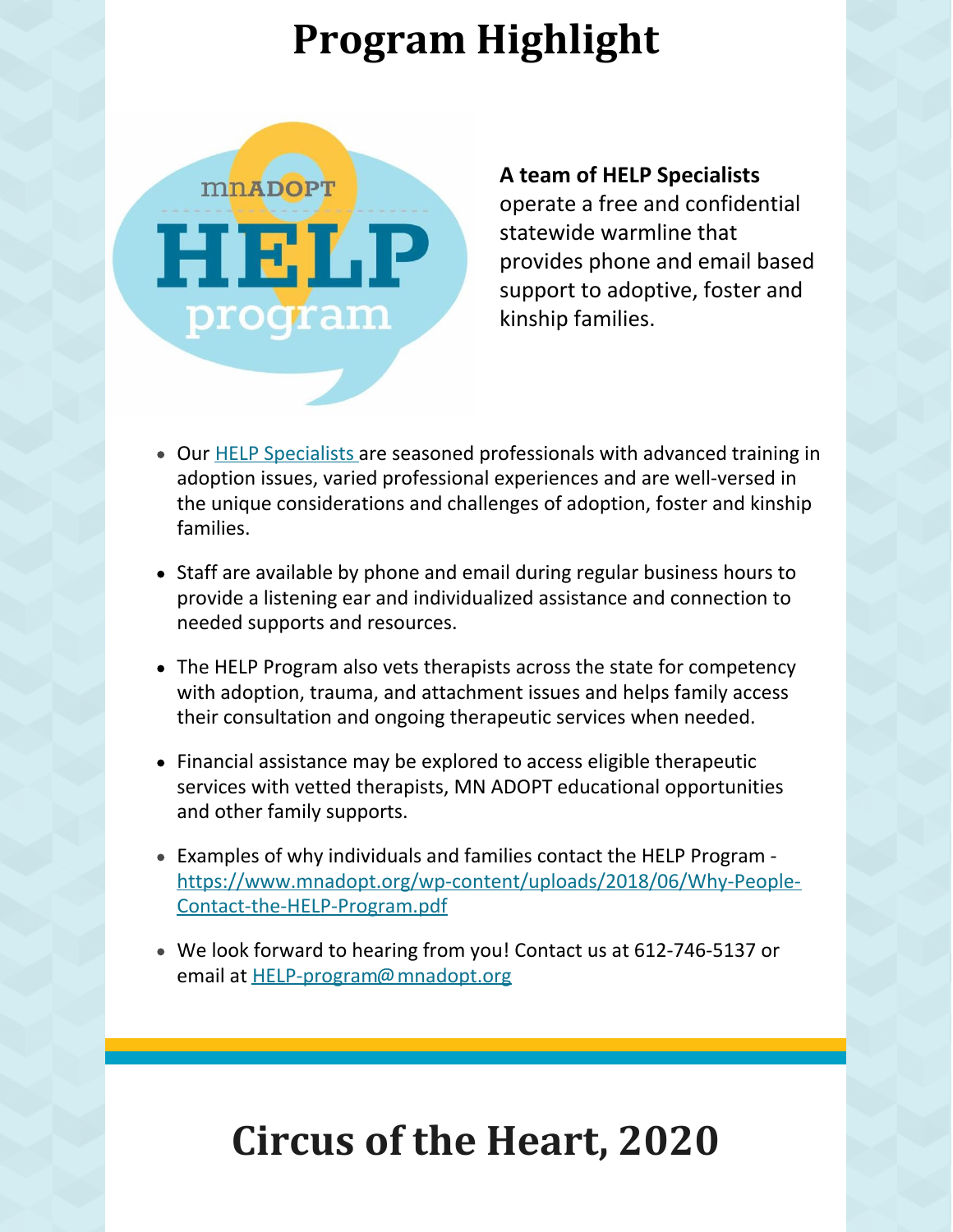

### **Like most everything else in 2020, Circus of the Heart went Virtual!**

This year's virtual Circus of the Heart was a huge success, with nearly 350 families and 1700 people participating over 3 weeks of events taking place during the month of November.

Virtual Circus included traditional favorites, such as Remarkable Reptiles, our Distinguished Service Award and of course the prize giveaway! Families also had an opportunity to participate contests and fun activities throughout the month, and those interested in learning about becoming foster or adoptive parents were able to get information and resources to assist them in the process.

Our two Distinguished Service Award recipients for this year were Kari Fletcher and Minnesota Wire, who have both made significant contributions the lives of Minnesota children and families over the years. You can learn more about their contributions and view the many activities and information sessions that took place during Circus by visiting our **[website](https://www.mnadopt.org/about/events-news/coth2020/)**.

> **[CATCH](https://www.mnadopt.org/about/events-news/coth2020/) UP ON THE EVENT**

## **Resource Corner**

### **The Holiday Season: Helping each other through the Holidays**

### **HOLIDAY SHOPPING ON AMAZON?**

Choose MN ADOPT

- Considerations for small gatherings of family & friends during the holidays from the [CDC](https://www.cdc.gov/coronavirus/2019-ncov/daily-life-coping/holidays.html).
- "Helping Young People in Foster Care through the [Holidays".](http://nc.casaforchildren.org/files/public/community/volunteers/HelpYouthInFC-Holidays.pdf) This is a great handout The Foster Club, a national network for young people in foster care. This publication features stories from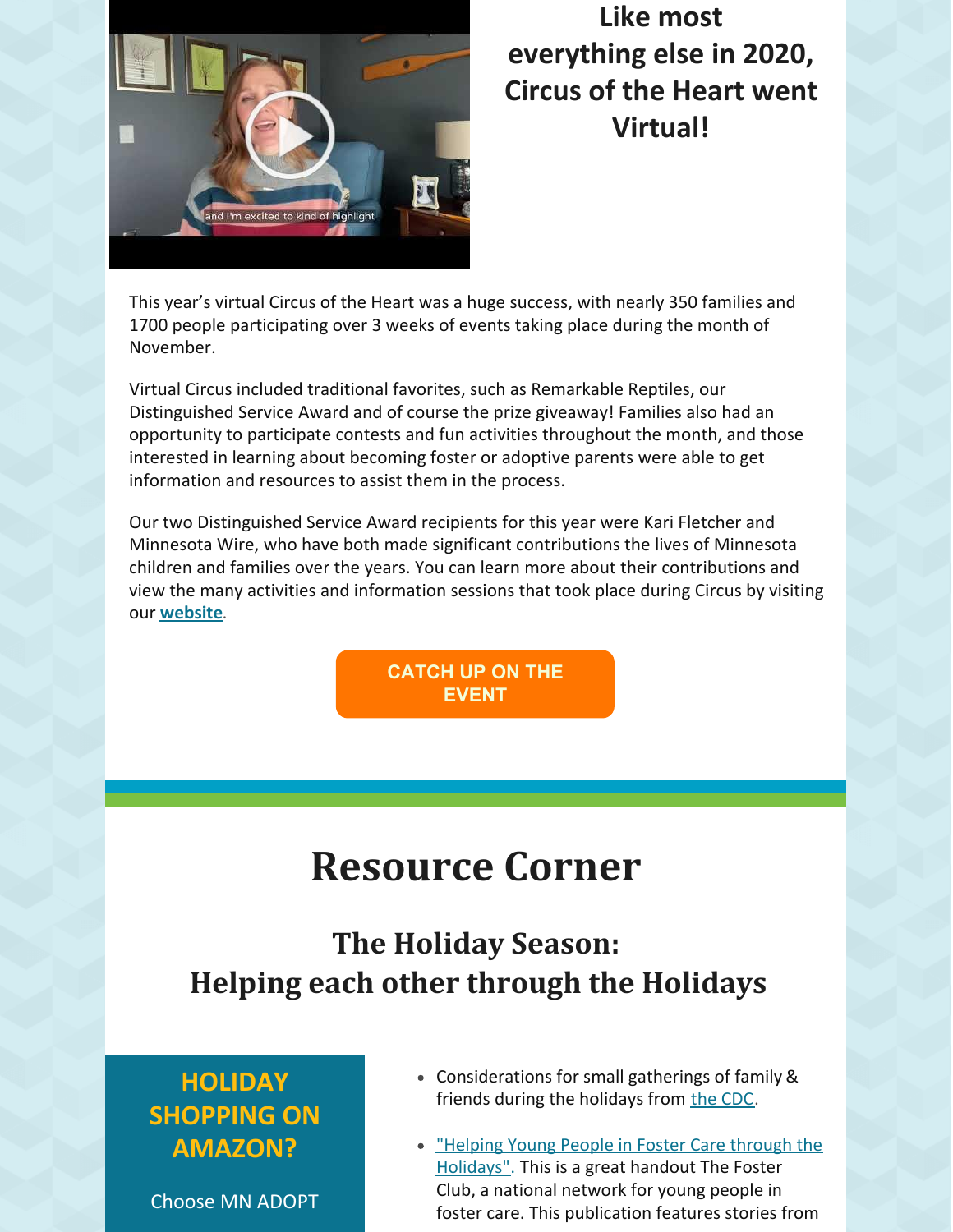when you shop Amazon Smiles! :)



foster youth about their holiday experiences as well as 12 ideas that supportive adults can do to help their foster teen around the holidays.

- The Center for Adoption Support & Education offers their words on hope and healing through the holiday season for foster and adopted children at this link [here](https://adoptionsupport.org/general/holidays-opportunity-loving-healing/).
- $\bullet$  As your family gears up for the holidays [here](https://d2zhgehghqjuwb.cloudfront.net/accounts/1450/original/1447865239752-cjxp8t0rzzc-37e0849508ae51d2ed1a0aa6f256aabd.pdf?1447865241) is a worksheet to help guide a plan for lessening stress & worry during the holidays.

#### **Finding the fun during the Holiday season**



**101 Ideas for [Holiday](https://msp.kidsoutandabout.com/content/101-ideas-holiday-family-fun-twin-cities) [Family](https://msp.kidsoutandabout.com/content/101-ideas-holiday-family-fun-twin-cities) Fun**



**A group video chat that allows you to play online games [together](https://houseparty.com/)**



#### **Watch a movie [together](https://www.netflixparty.com/) with Netflix Watch Party!**

**Preparing your children for the Holidays during COVID-19**

- Holidays during the Pandemic: [https://childmind.org/article/holiday-during-the](https://childmind.org/article/holiday-during-the-pandemic/amp/)pandemic/amp/
- This holiday season may be different, you can still find ways to connect with loved ones: https://discoveries.childrenshospital.org/holidays-during-covid-19/
- Money may be tight during the holidays. How to tell your kids: https://www.cnbc.com/2020/11/20/money-may-be-tight-during-the-holidayshow-to-tell-your-kids.html

## **Community Connections**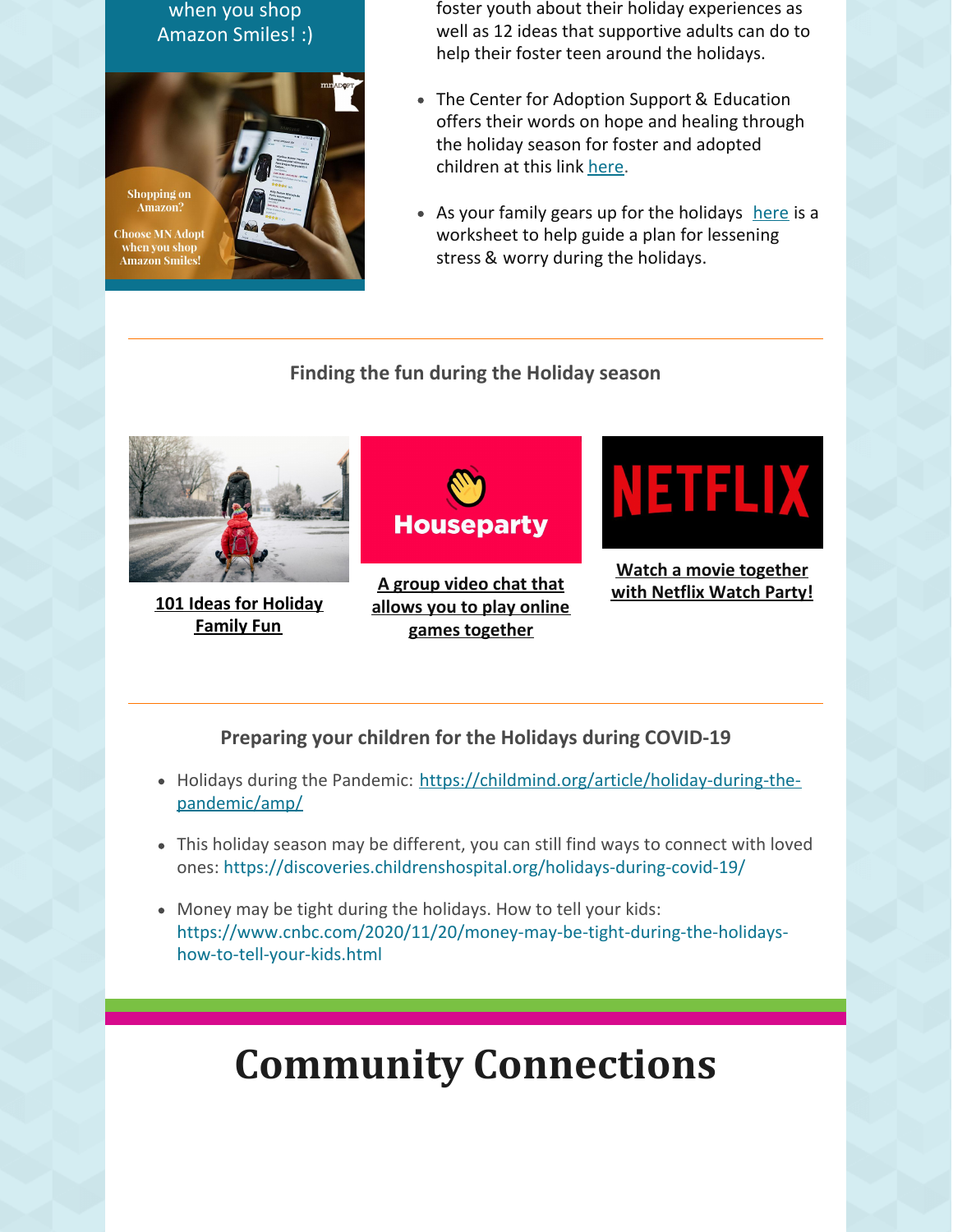# **THANK YOU DONORS!**

mnADOPT

MN ADOPT gratefully acknowledges the support of the many donors of Circus of the Heart. Thank you for your donation and supporting the foster & adoptive community.



Other Donors: Anoka County Human Services, CJ Ham/Eric Becker, Laura Kruizenga, MN ADOPT

## **Working Together for MN Children**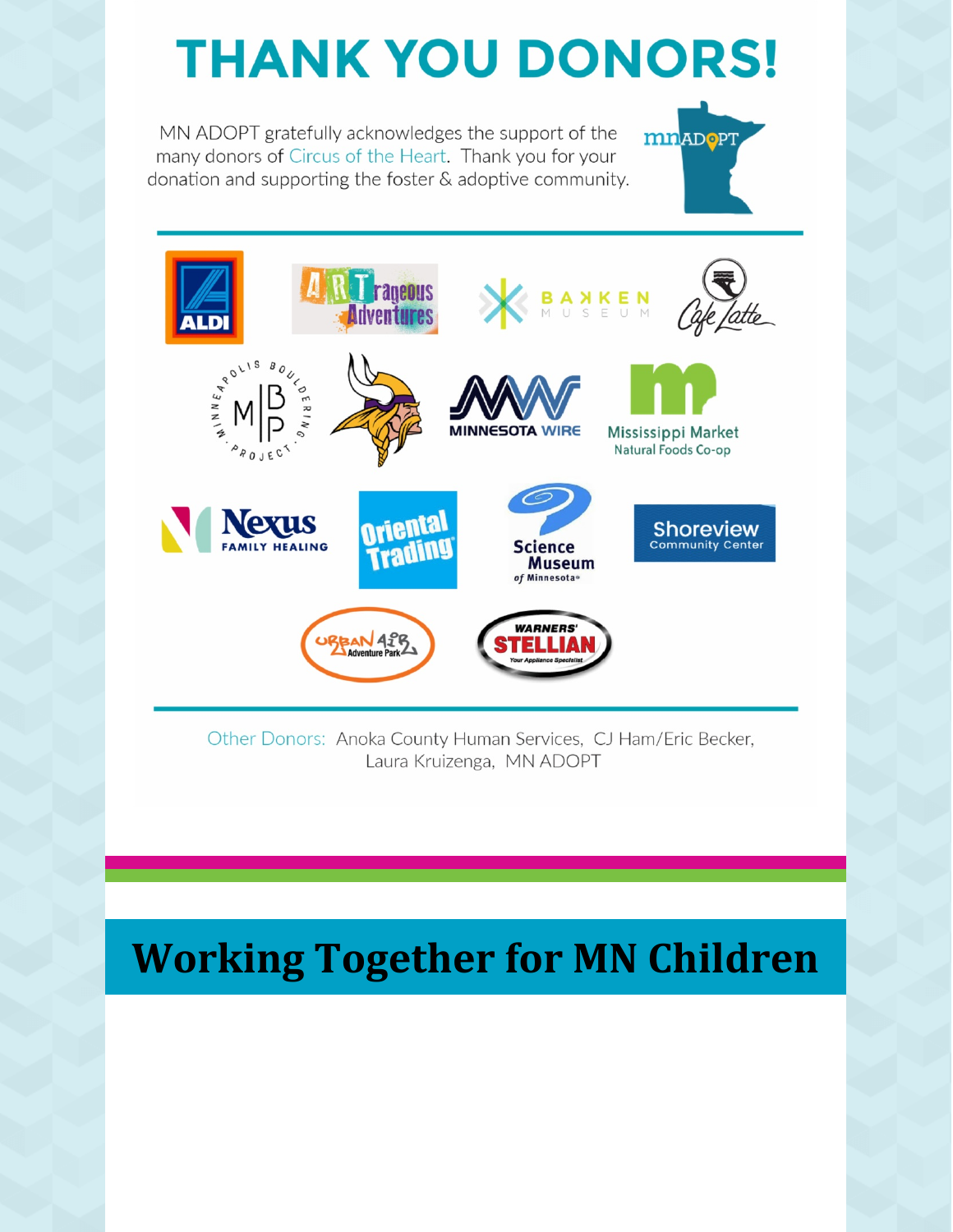

Every child deserves a home where they can feel safe, loved & cared for, but that is not the reality for many. On any given day, nearly 10,000 Minnesota children are in foster care, and 733 of them are in immediate need of an adoptive family. At MN ADOPT, we are focused on raising awareness about the need for adoptive and foster families so every Minnesota child has a safe place to call home. We are also committed to ensuring that all adoptive, foster, and kinship families have the support and resources they need to ensure long-term success & well-being.

**But we can't do this work alone.** We need the support of individuals, organizations & communities to come together and make a difference for Minnesota children. Please consider supporting our work this holiday season.

**[DONATE](https://www.givemn.org/organization/Minnesota-Adoption-Resource-Network?fbclid=IwAR2RTN1I8By7mc2VGY9RYK8pkECgXp2-QkfICWCzA_nGiIvWHF6kUsRL1BI) TODAY**

## **On Race, Racism and Racial Justice**

Discussion and experiences regarding race and racism will vary by family, and for some it can be a difficult and sensitive topic to discuss. Below are some resources to help you have meaningful and developmentally appropriate conversations with your children.

\_\_\_\_\_\_\_\_\_\_\_\_\_\_\_\_\_\_\_\_\_\_\_\_\_\_\_\_\_\_\_\_\_\_\_\_\_\_\_\_\_\_\_\_\_\_\_\_\_\_\_\_\_\_\_\_\_\_\_\_\_\_\_\_\_\_\_\_\_\_\_\_

The Center for Racial Justice has compiled a comprehensive list of resources **[here](https://centerracialjustice.org/resources/racial-justice-guide-holidayseason/)** on the holiday season from many different perspectives that explore the impact of whiteness and euro-centrism and the holidays to topics on grief & loss and mental health during the